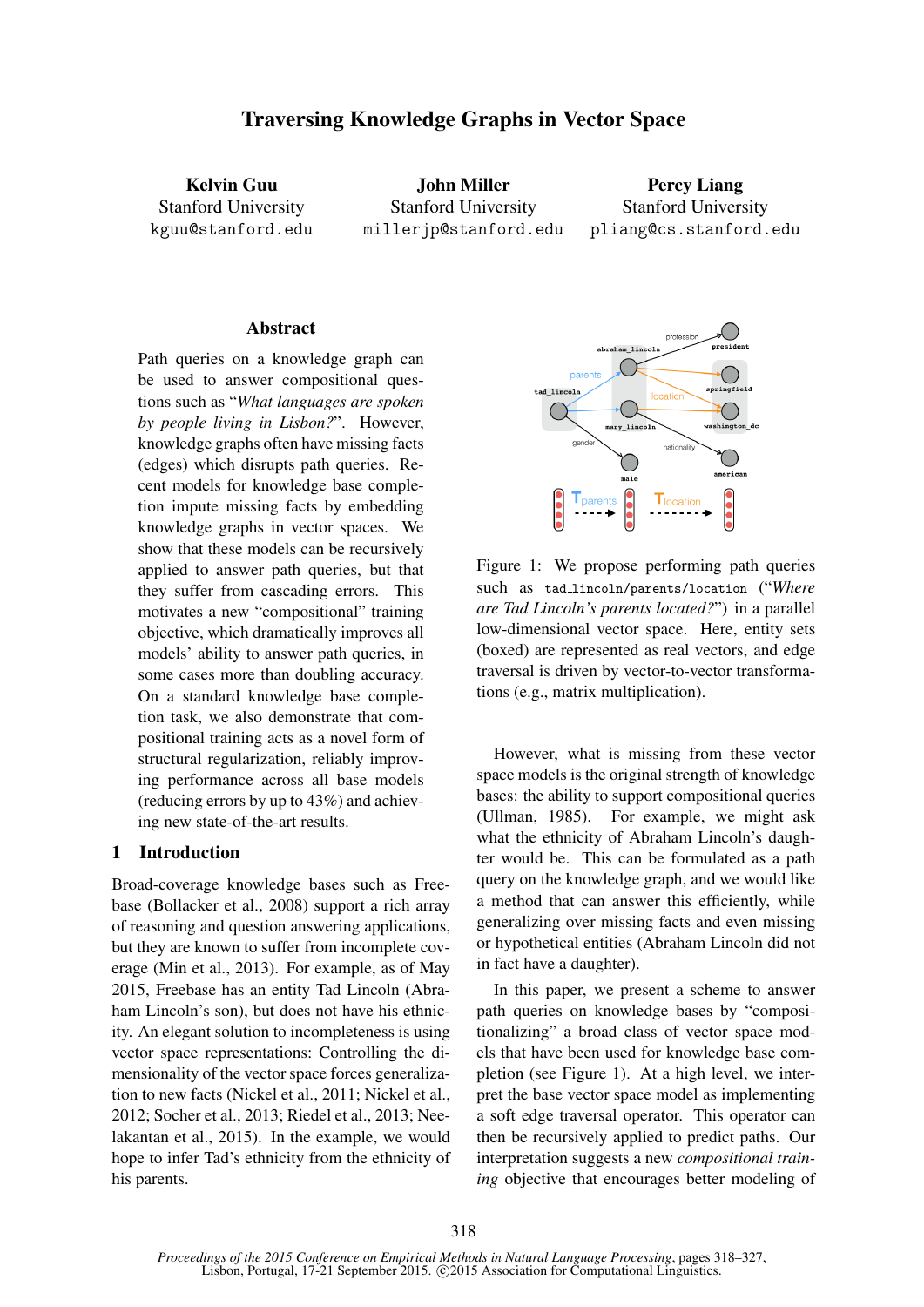paths. Our technique is applicable to a broad class of *composable* models that includes the bilinear model (Nickel et al., 2011) and TransE (Bordes et al., 2013).

We have two key empirical findings: First, we show that compositional training enables us to answer path queries up to at least length 5 by substantially reducing cascading errors present in the base vector space model. Second, we find that somewhat surprisingly, compositional training also improves upon state-of-the-art performance for knowledge base completion, which is a special case of answering unit length path queries. Therefore, compositional training can also be seen as a new form of structural regularization for existing models.

# 2 Task

We now give a formal definition of the task of answering path queries on a knowledge base. Let  $\mathcal E$  be a set of entities and  $\mathcal R$  be a set of binary relations. A knowledge graph  $G$  is defined as a set of triples of the form  $(s, r, t)$  where  $s, t \in \mathcal{E}$ and  $r \in \mathcal{R}$ . An example of a triple in Freebase is (tad lincoln, parents, abraham lincoln).

A path query q consists of an initial *anchor entity,* s, followed by a sequence of relations to be traversed,  $p = (r_1, \ldots, r_k)$ . The answer or denotation of the query,  $\llbracket q \rrbracket$ , is the set of all entities that can be reached from  $s$  by traversing  $p$ . Formally, this can be defined recursively:

$$
\llbracket s \rrbracket \stackrel{\text{def}}{=} \{s\},\tag{1}
$$

$$
[\![q/r]\!] \stackrel{\text{def}}{=} \{t : \exists s \in [\![q]\!], (s, r, t) \in \mathcal{G}\}.
$$
 (2)

For example, tad lincoln/parents/location is a query q that asks: "*Where did Tad Lincoln's parents live?*".

For evaluation (see Section 5 for details), we define the set of candidate answers to a query  $\mathcal{C}(q)$ as the set of all entities that "type match", namely those that participate in the final relation of  $q$  at least once; and let  $\mathcal{N}(q)$  be the incorrect answers:

$$
\mathcal{C}\left(s/r_1/\cdots/r_k\right) \stackrel{\text{def}}{=} \{t \mid \exists e, (e, r_k, t) \in \mathcal{G}\}\quad(3)
$$

$$
\mathcal{N}(q) \stackrel{\text{def}}{=} \mathcal{C}(q) \setminus [ [q] ]. \tag{4}
$$

Knowledge base completion. Knowledge base completion (KBC) is the task of predicting whether a given edge  $(s, r, t)$  belongs in the graph or not. This can be formulated as a path query  $q = s/r$  with candidate answer t.

### 3 Compositionalization

In this section, we show how to compositionalize existing KBC models to answer path queries. We start with a motivating example in Section 3.1, then present the general technique in Section 3.2. This suggests a new compositional training objective, described in Section 3.3. Finally, we illustrate the technique for several more models in Section 3.4, which we use in our experiments.

#### 3.1 Example

A common vector space model for knowledge base completion is the *bilinear model* (Nickel et al., 2011). In this model, we learn a vector  $x_e \in$  $\mathbb{R}^d$  for each entity  $e \in \mathcal{E}$  and a matrix  $W_r \in \mathbb{R}^{d \times d}$ for each relation  $r \in \mathcal{R}$ . Given a query  $s/r$  (asking for the set of entities connected to s via relation r), the bilinear model scores how likely  $t \in \llbracket s/r \rrbracket$ holds using

$$
score(s/r, t) = x_s^\top W_r x_t. \tag{5}
$$

To motivate our compositionalization technique, take  $d = |\mathcal{E}|$  and suppose  $W_r$  is the adjacency matrix for relation  $r$  and entity vector  $x_e$ is the indicator vector with a 1 in the entry corresponding to entity e. Then, to answer a path query  $q = s/r_1/\dots/r_k$ , we would then compute

$$
score(q, t) = x_s^{\top} W_{r_1} \dots W_{r_k} x_t.
$$
 (6)

It is easy to verify that the score counts the number of unique paths between  $s$  and  $t$  following relations  $r_1/\dots/r_k$ . Hence, any t with positive score is a correct answer ( $\llbracket q \rrbracket = \{t : \text{score}(q, t) > 0\}$ ).

Let us interpret (6) recursively. The model begins with an entity vector  $x_s$ , and sequentially applies *traversal operators*  $\mathbb{T}_{r_i}(v) = v^\top W_{r_i}$  for each  $r_i$ . Each traversal operation results in a new "set vector" representing the entities reached at that point in traversal (corresponding to the nonzero entries of the set vector). Finally, it applies the *membership operator*  $\mathbb{M}(v, x_t) = v^\top x_t$ to check if  $t \in [s/r_1/\dots/r_k]$ . Writing graph traversal in this way immediately suggests a useful generalization: take d much smaller than  $|\mathcal{E}|$  and learn the parameters  $W_r$  and  $x_e$ .

### 3.2 General technique

The strategy used to extend the bilinear model of (5) to the compositional model in (6) can be applied to any *composable* model: namely, one that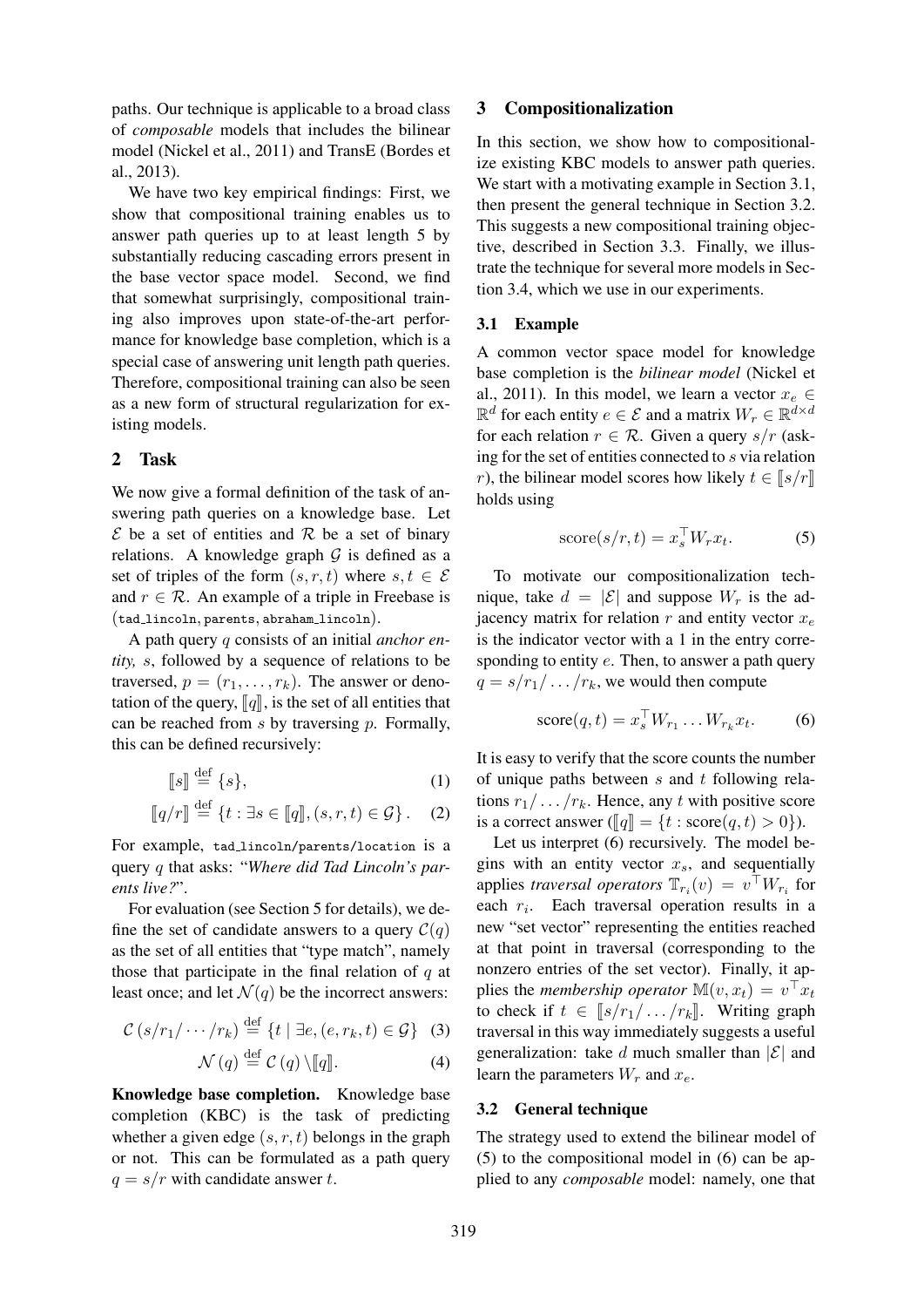has a scoring function of the form:

$$
score(s/r, t) = M(\mathbb{T}_r(x_s), x_t)
$$
 (7)

for some choice of membership operator  $\mathbb{M}:\mathbb{R}^d \times$  $\mathbb{R}^d \to \mathbb{R}$  and traversal operator  $\mathbb{T}_r : \mathbb{R}^d \to \mathbb{R}^d.$ 

We can now define the *vector denotation* of a query  $\llbracket q \rrbracket_V$  analogous to the definition of  $\llbracket q \rrbracket$  in (1) and (2):

$$
\llbracket s \rrbracket_{\mathcal{V}} \stackrel{\text{def}}{=} x_s,\tag{8}
$$

$$
[\![q/r]\!]_{\mathcal{V}} \stackrel{\text{def}}{=} \mathbb{T}_r \left( [\![q]\!]_{\mathcal{V}} \right). \tag{9}
$$

The score function for a compositionalized model is then

$$
score(q, t) = \mathbb{M}(\llbracket q \rrbracket_{\mathbf{V}}, \llbracket t \rrbracket_{\mathbf{V}}). \tag{10}
$$

We would like  $[\![q]\!]_V$  to approximately represent the set  $\llbracket q \rrbracket$  in the sense that for every  $e \in \llbracket q \rrbracket$ ,  $\mathbb{M}([q]_V, [e]_V)$  is larger than the values for  $e \notin$  $\llbracket q \rrbracket$ . Of course it is not possible to represent all sets perfectly, but in the next section, we present a training objective that explicitly optimizes  $\mathbb T$  and M to preserve path information.

#### 3.3 Compositional training

The score function in (10) naturally suggests a new compositional training objective. Let  $\{(q_i, t_i)\}_{i=1}^N$ denote a set of path query training examples with path lengths ranging from 1 to  $L$ . We minimize the following max-margin objective:

$$
J(\Theta) = \sum_{i=1}^{N} \sum_{t' \in \mathcal{N}(q_i)} \left[1 - \text{margin}(q_i, t_i, t')\right]_+,
$$
  

$$
\text{margin}(q, t, t') = \text{score}(q, t) - \text{score}(q, t'),
$$

where the parameters are the membership operator, the traversal operators, and the entity vectors:

$$
\Theta = \{ \mathbb{M} \} \cup \{ \mathbb{T}_r : r \in \mathcal{R} \} \cup \left\{ x_e \in \mathbb{R}^d : e \in \mathcal{E} \right\}.
$$

This objective encourages the construction of "set vectors": because there are path queries of different lengths and types, the model must learn to produce an accurate set vector  $\llbracket q \rrbracket_V$  after any sequence of traversals. Another perspective is that each traversal operator is trained such that its transformation preserves information in the set vector which might be needed in subsequent traversal steps.

In contrast, previously proposed training objectives for knowledge base completion only train on queries of path length 1. We will refer to this special case as *single-edge training*.

In Section 5, we show that compositional training leads to substantially better results for both path query answering and knowledge base completion. In Section 6, we provide insight into why.

#### 3.4 Other composable models

There are many possible candidates for  $T$  and M. For example,  $\mathbb T$  could be one's favorite neural network mapping from  $\mathbb{R}^d$  to  $\mathbb{R}^d$ . Here, we focus on two composable models that were both recently shown to achieve state-of-the-art performance on knowledge base completion.

TransE. The TransE model of Bordes et al. (2013) uses the scoring function

score
$$
(s/r, t) = -||x_s + w_r - x_t||_2^2
$$
. (11)

where  $x_s$ ,  $w_r$  and  $x_t$  are all d-dimensional vectors.

In this case, the model can be expressed using membership operator

$$
\mathbb{M}(v, x_t) = -\|v - x_t\|_2^2 \tag{12}
$$

and traversal operator  $\mathbb{T}_r(x_s) = x_s + w_r$ . Hence, TransE can handle a path query  $q =$  $s/r_1/r_2/\cdots/r_k$  using

score
$$
(q, t)
$$
 =  $-\|x_s + w_{r_1} + \cdots + w_{r_k} - x_t\|_2^2$ .

We visualize the compositional TransE model in Figure 2.

Bilinear-Diag. The Bilinear-Diag model of Yang et al. (2015) is a special case of the bilinear model with the relation matrices constrained to be diagonal. Alternatively, the model can be viewed as a variant of TransE with multiplicative interactions between entity and relation vectors.

Not all models can be compositionalized. It is important to point out that some models are not naturally composable—for example, the latent feature model of Riedel et al. (2013) and the neural tensor network of Socher et al. (2013). These approaches have scoring functions which combine  $s, r$  and  $t$  in a way that does not involve an intermediate vector representing  $s/r$  alone without t, so they do not decompose according to (7).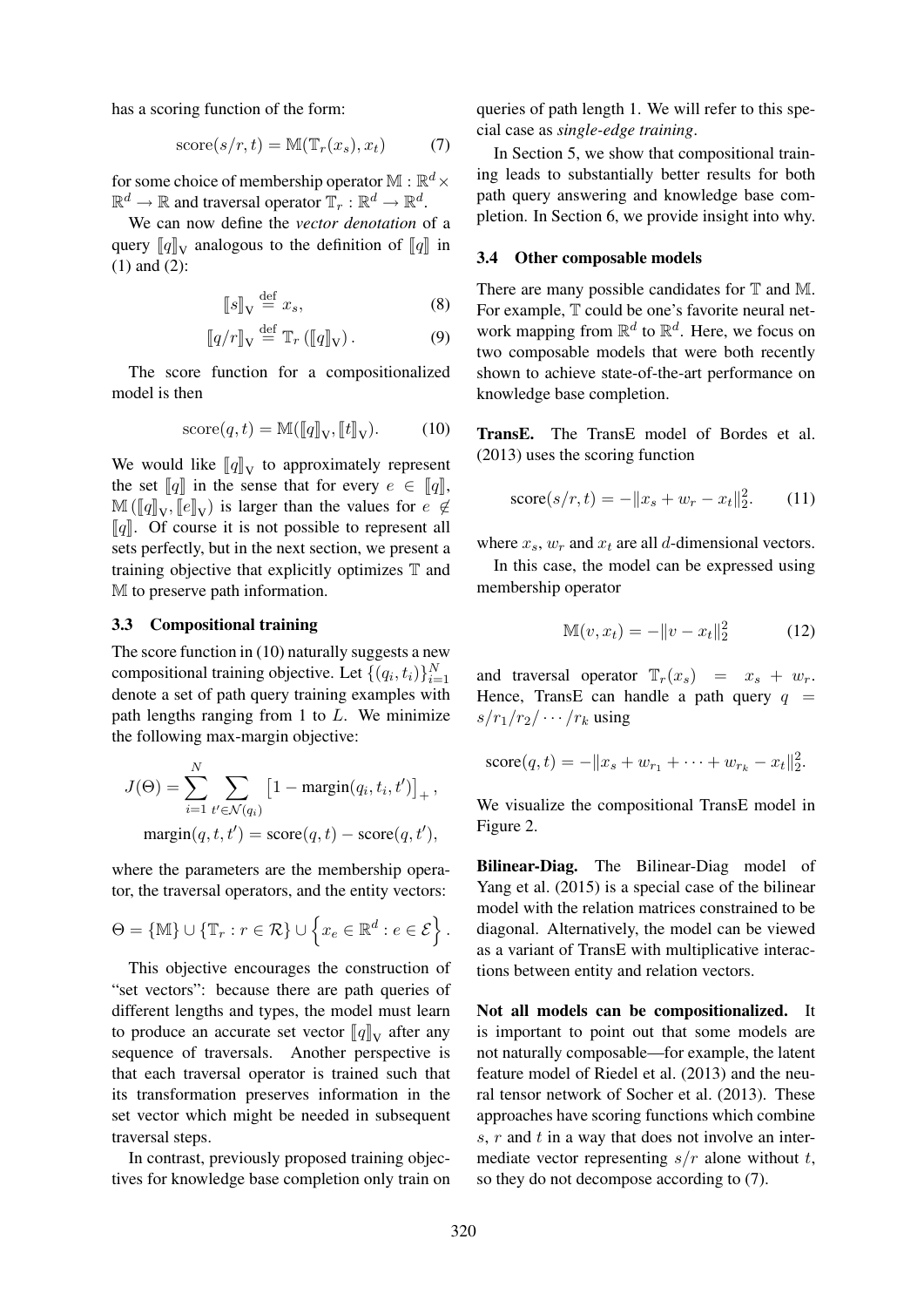|                  |             | WordNet   | <b>Freebase</b> |  |
|------------------|-------------|-----------|-----------------|--|
| <b>Relations</b> |             | 11        | 13              |  |
| <b>Entities</b>  |             | 38,696    | 75,043          |  |
| <b>Base</b>      | Train       | 112,581   | 316,232         |  |
|                  | <b>Test</b> | 10,544    | 23,733          |  |
| <b>Paths</b>     | Train       | 2,129,539 | 6,266,058       |  |
|                  | Test        | 46,577    | 109,557         |  |

Table 1: WordNet and Freebase statistics for base and path query datasets.

## 3.5 Implementation

We use AdaGrad (Duchi et al., 2010) to optimize  $J(\Theta)$ , which is in general non-convex. Initialization scale, mini-batch size and step size were cross-validated for all models. We initialize all parameters with i.i.d. Gaussians of variance 0.1 in every entry, use a mini-batch size of 300 examples, and a step size in [0.001, 0.1] (chosen via crossvalidation) for all of the models. For each example q, we sample 10 negative entities  $t' \in \mathcal{N}(q)$ . During training, all of the entity vectors are constrained to lie on the unit ball, and we clipped the gradients to the median of the observed gradients if the update exceeded 3 times the median.

We first train on path queries of length 1 until convergence and then train on all path queries until convergence. This guarantees that the model masters basic edges before composing them to form paths. When training on path queries, we explicitly parameterize inverse relations. For the bilinear model, we initialize  $W_{r^{-1}}$  with  $W_r^{\perp}$ . For TransE, we initialize  $w_{r-1}$  with  $-w_r$ . For Bilinear-Diag, we found initializing  $w_{r-1}$  with the exact inverse  $1/w_r$  is numerically unstable, so we instead randomly initialize  $w_{r-1}$  with i.i.d Gaussians of variance 0.1 in every entry. Additionally, for the bilinear model, we replaced the sum over  $\mathcal{N}(q_i)$  in the objective with a max since it yielded slightly higher accuracy. Our models are implemented using Theano (Bastien et al., 2012; Bergstra et al., 2010).

# 4 Datasets

In Section 4.1, we describe two standard knowledge base completion datasets. These consist of single-edge queries, so we call them *base datasets*. In Section 4.2, we generate path query datasets from these base datasets.

## 4.1 Base datasets

Our experiments are conducted using the subsets of WordNet and Freebase from Socher et al. (2013). The statistics of these datasets and their splits are given in Table 1.

The WordNet and Freebase subsets exhibit substantial differences that can influence model performance. The Freebase subset is almost bipartite with most of the edges taking the form  $(s, r, t)$  for some *person s*, relation r and property t. In Word-Net, both the source and target entities are arbitrary words.

Both the raw WordNet and Freebase contain many relations that are almost perfectly correlated with an inverse relation. For example, WordNet contains both has part and part of, and Freebase contains both parents and children. At test time, a query on an edge  $(s, r, t)$  is easy to answer if the inverse triple  $(t, r^{-1}, s)$  was observed in the training set. Following Socher et al. (2013), we account for this by excluding such "trivial" queries from the test set.

### 4.2 Path query datasets

Given a base knowledge graph, we generate path queries by performing random walks on the graph. If we view compositional training as a form of regularization, this approach allows us to generate extremely large amounts of auxiliary training data. The procedure is given below.

Let  $\mathcal{G}_{\text{train}}$  be the training graph, which consists only of the edges in the training set of the base dataset. We then repeatedly generate training examples with the following procedure:

- 1. Uniformly sample a path length  $L \in$  $\{1, \ldots, L_{\text{max}}\}$ , and uniformly sample a starting entity  $s \in \mathcal{E}$ .
- 2. Perform a random walk beginning at entity s and continuing L steps.
	- (a) At step  $i$  of the walk, choose a relation  $r_i$  uniformly from the set of relations incident on the current entity e.
	- (b) Choose the next entity uniformly from the set of entities reachable via  $r_i$ .
- 3. Output a query-answer pair,  $(q, t)$ , where  $q =$  $s/r_1/\cdots/r_L$  and t is the final entity of the random walk.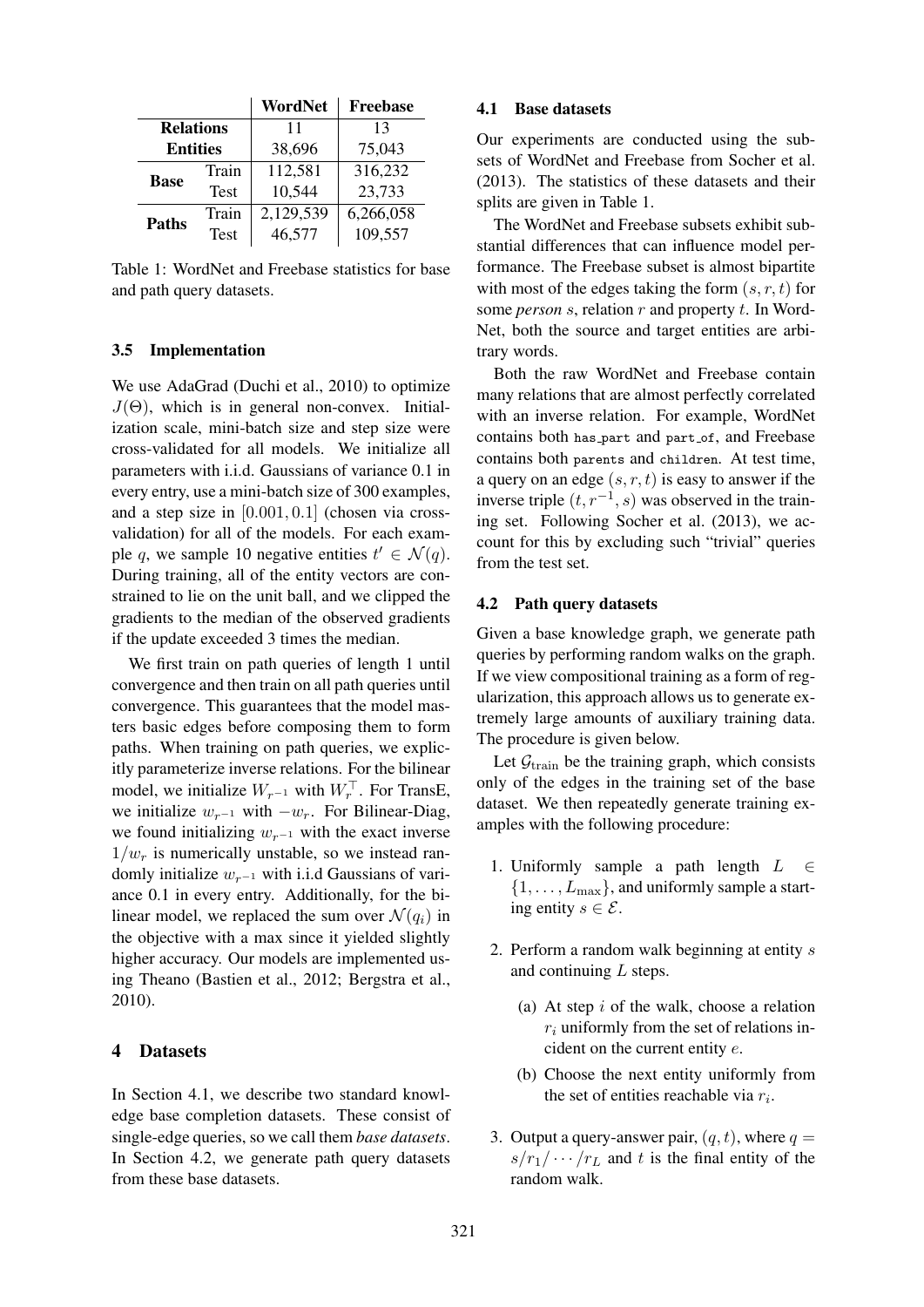In practice, we do not sample paths of length 1 and instead directly add all of the edges from  $\mathcal{G}_{\text{train}}$  to the path query dataset.

To generate a path query test set, we repeat the above procedure except using the graph  $G_{\text{full}}$ , which is  $G<sub>train</sub>$  plus all of the test edges from the base dataset. Then we remove any queries from the test set that also appeared in the training set. The statistics for the path query datasets are presented in Table 1.

# 5 Main results

We evaluate the models derived in Section 3 on two tasks: path query answering and knowledge base completion. On both tasks, we show that the compositional training strategy proposed in Section 3.3 leads to substantial performance gains over standard single-edge training. We also compare directly against the KBC results of Socher et al. (2013), demonstrating that previously inferior models now match or outperform state-of-the-art models after compositional training.

Evaluation metric. Numerous metrics have been used to evaluate knowledge base queries, including hits at 10 (percentage of correct answers ranked in the top 10) and mean rank. We evaluate on hits at 10, as well as a normalized version of mean rank, *mean quantile*, which better accounts for the total number of candidates. For a query  $q$ , the quantile of a correct answer  $t$  is the fraction of incorrect answers ranked after t:

$$
\frac{|\{t' \in \mathcal{N}(q) : \text{score}(q, t') < \text{score}(q, t)\}|}{|\mathcal{N}(q)|} \tag{13}
$$

The quantile ranges from 0 to 1, with 1 being optimal. Mean quantile is then defined to be the average quantile score over all examples in the dataset. To illustrate why normalization is important, consider a set of queries on the relation gender. A model that predicts the incorrect gender on every query would receive a mean rank of 2 (since there are only 2 candidate answers), which is fairly good in absolute terms, whereas the mean quantile would be 0, rightfully penalizing the model.

As a final note, several of the queries in the Freebase path dataset are "type-match trivial" in the sense that all of the type matching candidates  $C(q)$  are correct answers to the query. In this case, mean quantile is undefined and we exclude such queries from evaluation.

Overview. The upper half of Table 2 shows that compositional training improves path querying performance across all models and metrics on both datasets, reducing error by up to 76.2%.

The lower half of Table 2 shows that surprisingly, compositional training also improves performance on knowledge base completion across almost all models, metrics and datasets. On Word-Net, TransE benefits the most, with a 43.3% reduction in error. On Freebase, Bilinear benefits the most, with a 38.8% reduction in error.

In terms of mean quantile, the best overall model is TransE (COMP). In terms of hits at 10, the best model on WordNet is Bilinear (COMP), while the best model on Freebase is TransE (COMP).

Deduction and Induction. Table 3 takes a deeper look at performance on path query answering. We divided path queries into two subsets: *deduction* and *induction*. The *deduction* subset consists of queries  $q = s/p$  where the source and target entities  $\llbracket q \rrbracket$  are connected via relations p in the training graph  $G<sub>train</sub>$ , but the specific query q was never seen during training. Such queries can be answered by performing explicit traversal on the training graph, so this subset tests a model's ability to approximate the underlying training graph and predict the existence of a path from a collection of single edges. The *induction* subset consists of all other queries. This means that at least one edge was missing on all paths following  $p$  from source to target in the training graph. Hence, this subset tests a model's generalization ability and its robustness to missing edges.

Performance on the *deduction* subset of the dataset is disappointingly low for models trained with single-edge training: they struggle to answer path queries even when *all edges in the path query have been seen at training time.* Compositional training dramatically reduces these errors, sometimes doubling mean quantile. In Section 6, we analyze how this might be possible. After compositional training, performance on the harder *induction* subset is also much stronger. Even when edges are missing along a path, the models are able to infer them.

Interpretable queries. Although our path datasets consists of random queries, both datasets contain a large number of useful, interpretable queries. Results on a few illustrative examples are shown in Table 4.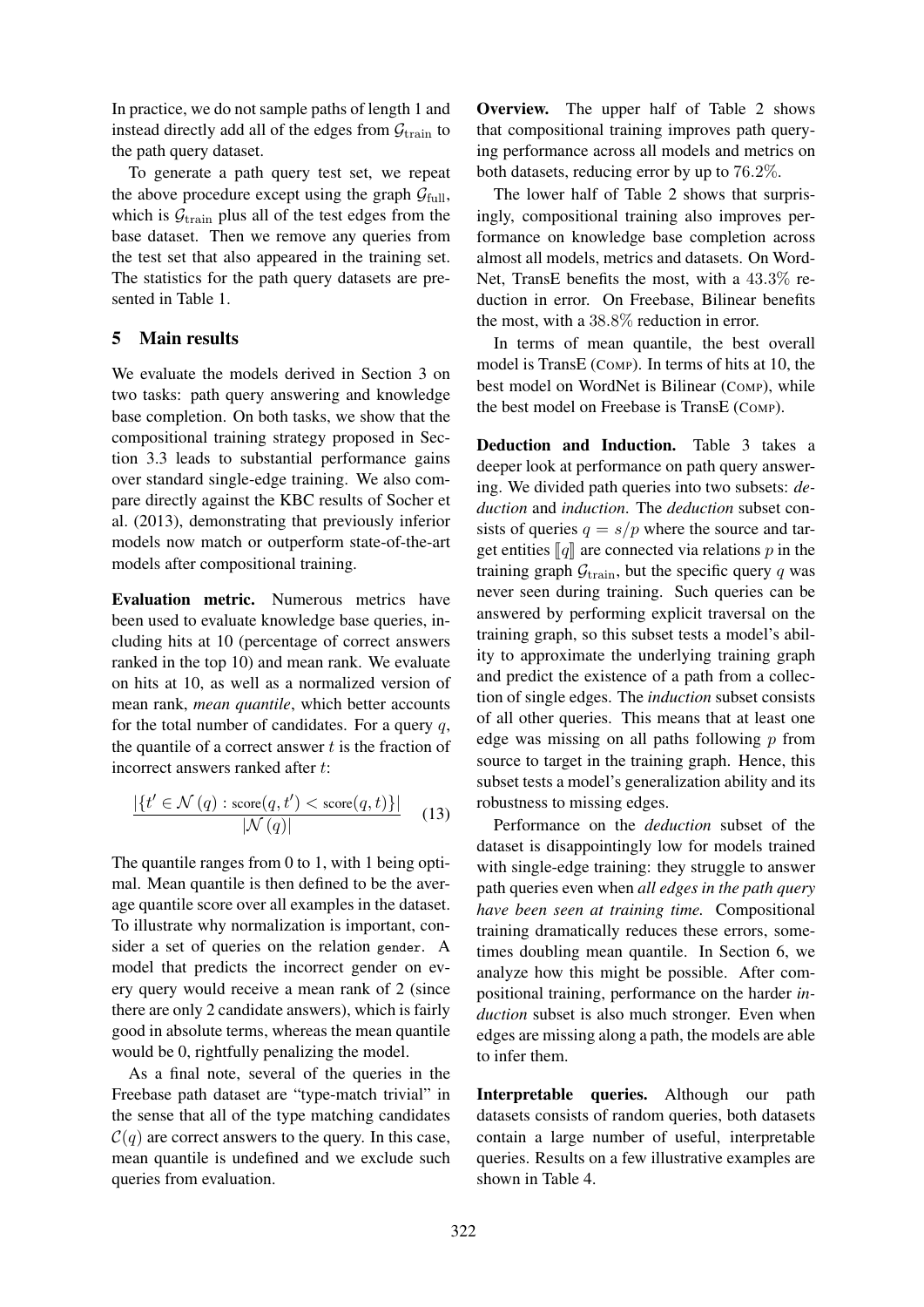|                 |           | <b>Bilinear</b> |             | <b>Bilinear-Diag</b> |               |             | <b>TransE</b> |               |             |           |
|-----------------|-----------|-----------------|-------------|----------------------|---------------|-------------|---------------|---------------|-------------|-----------|
| Path query task |           | <b>SINGLE</b>   | <b>COMP</b> | (%red)               | <b>SINGLE</b> | <b>COMP</b> | $(\%red)$     | <b>SINGLE</b> | <b>COMP</b> | $(\%red)$ |
| WordNet         | MQ        | 84.7            | 89.4        | 30.7                 | 59.7          | 90.4        | 76.2          | 83.7          | 93.3        | 58.9      |
|                 | H@10      | 43.6            | 54.3        | <b>19.0</b>          | 7.9           | 31.1        | 25.4          | 13.8          | 43.5        | 34.5      |
| Freebase        | MQ        | 58.0            | 83.5        | 60.7                 | 57.9          | 84.8        | 63.9          | 86.2          | 88          | 13.0      |
|                 | H@10      | 25.9            | 42.1        | 21.9                 | 23.1          | 38.6        | 20.2          | 45.4          | 50.5        | 9.3       |
| <b>KBC</b> task |           | <b>SINGLE</b>   | <b>COMP</b> | (%red)               | <b>SINGLE</b> | <b>COMP</b> | $(\%red)$     | <b>SINGLE</b> | <b>COMP</b> | $(\%red)$ |
| WordNet         | MQ        | 76.1            | 82.0        | 24.7                 | 76.5          | 84.3        | 33.2          | 75.5          | 86.1        | 43.3      |
|                 | H@10      | 19.2            | 27.3        | 10.0                 | 12.9          | 14.4        | 1.72          | 4.6           | 16.5        | 12.5      |
| Freebase        | <b>MQ</b> | 85.3            | 91.0        | 38.8                 | 84.6          | 89.1        | 29.2          | 92.7          | 92.8        | 1.37      |
|                 | H@10      | 70.2            | 76.4        | 20.8                 | 63.2          | 67.0        | 10.3          | 78.8          | 78.6        | $-0.9$    |

Table 2: Path query answering and knowledge base completion. We compare the performance of single-edge training (SINGLE) vs compositional training (COMP). MQ: mean quantile,  $H@10$ : hits at 10, %red: percentage reduction in error.

| <b>Interpretable Queries</b>                           | Bilinear SINGLE Bilinear COMP |      |
|--------------------------------------------------------|-------------------------------|------|
| $X/$ institution/institution <sup>-1</sup> /profession | 50.0                          | 93.6 |
| X/parents/religion                                     | 81.9                          | 97.1 |
| $X/nationality/nationality^{-1}/ethnicity^{-1}$        | 68.0                          | 87.0 |
| $X/has$ -part/has_instance <sup>-1</sup>               | 92.6                          | 95.1 |
| X/type_of/type_of/type_of                              | 72.8                          | 79.4 |

Table 4: Path query performance (mean quantile) on a selection of interpretable queries. We compare Bilinear SINGLE and Bilinear COMP. Meanings of each query (descending): "What professions are there at X's institution?"; "What is the religion of X's parents?"; "What are the ethnicities of people from the same country as X?"; "What types of parts does X have?"; and the transitive "What is X a type of?". (Note that a relation r and its inverse  $r^{-1}$  do not necessarily cancel out if r is not a one-to-one mapping. For example, X/institution/institution−<sup>1</sup> denotes the set of all people who work at the institution X works at, which is not just X.)

| Path query task |               | WordNet |      | <b>Freebase</b> |      |  |
|-----------------|---------------|---------|------|-----------------|------|--|
|                 |               | Ded.    | Ind. | Ded.            | Ind. |  |
| <b>Bilinear</b> | <b>SINGLE</b> | 96.9    | 66.0 | 49.3            | 49.4 |  |
|                 | COMP          | 98.9    | 75.6 | 82.1            | 70.6 |  |
| <b>Bi-Diag</b>  | <b>SINGLE</b> | 56.3    | 51.6 | 49.3            | 50.2 |  |
|                 | COMP          | 98.5    | 78.2 | 84.5            | 72.8 |  |
| TransE          | <b>SINGLE</b> | 92.6    | 71 7 | 85.3            | 72.4 |  |
|                 | COMP          | 99.0    | 87.4 | 87.5            | 76.3 |  |

Table 3: Deduction and induction. We compare mean quantile performance of single-edge training (SINGLE) vs compositional training (COMP). Length 1 queries are excluded.

Comparison with Socher et al. (2013). Here, we measure performance on the KBC task in terms of the accuracy metric of Socher et al. (2013). This evaluation involves sampled negatives, and is hence noisier than mean quantile, but makes our results directly comparable to Socher et al. (2013). Our results show that previously inferior models

such as the bilinear model can outperform stateof-the-art models after compositional training.

Socher et al. (2013) proposed parametrizing each entity vector as the average of vectors of words in the entity ( $w_{\text{tad\_lincoln}} = \frac{1}{2}$  $\frac{1}{2}(w_{\texttt{tad}}+$  $w_{\text{lincoh}}$ , and pretraining these word vectors using the method of Turian et al. (2010). Table 5 reports results when using this approach in conjunction with compositional training. We initialized all models with word vectors from Pennington et al. (2014). We found that compositionally trained models outperform the neural tensor network (NTN) on WordNet, while being only slightly behind on Freebase. (We did not use word vectors in any of our other experiments.)

When the strategy of averaging word vectors to form entity vectors is not applied, our compositional models are significantly better on WordNet and slightly better on Freebase. It is worth noting that in many domains, entity names are not lexically meaningful, so word vector averaging is not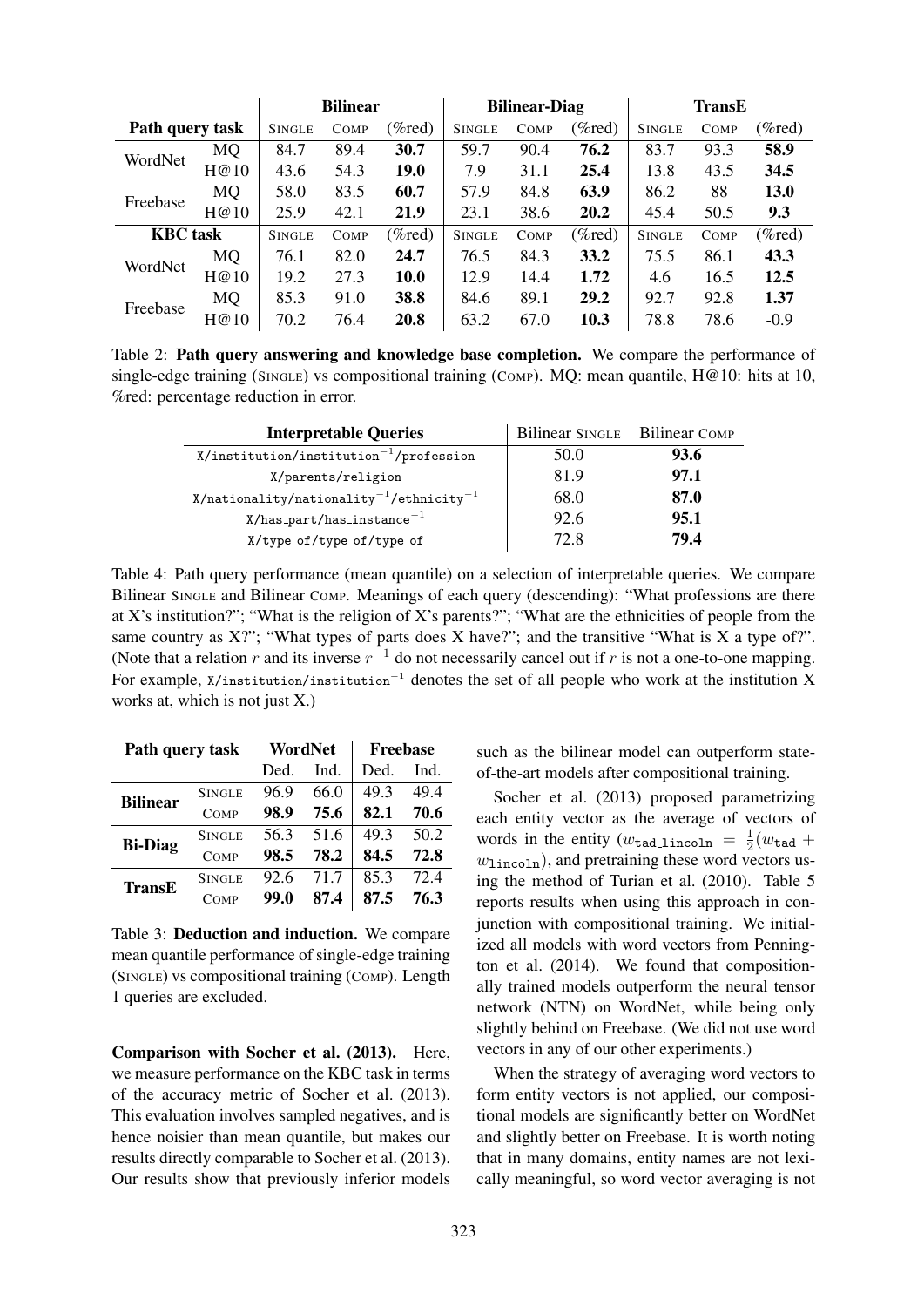| Accuracy             |           | WordNet   | <b>Freebase</b> |       |  |
|----------------------|-----------|-----------|-----------------|-------|--|
|                      | EV        | WV        | EV              | WV    |  |
| <b>NTN</b>           | 70.6      | 86.2      | 87.2            | -90.0 |  |
| <b>Bilinear COMP</b> | 77.6 87.6 |           | 86.1            | 89.4  |  |
| TransE COMP          |           | 80.3 84.9 | 87.6            | 89.6  |  |

Table 5: Model performance in terms of accuracy. EV: entity vectors are separate (initialized randomly); WV: entity vectors are average of word vectors (initialized with pretrained word vectors).

always meaningful.

### 6 Analysis

In this section, we try to understand why compositional training is effective. For concreteness, everything is described in terms of the bilinear model. We will refer to the compositionally trained model as COMP, and the model trained with single-edge training as SINGLE.

# 6.1 Why does compositional training improve path query answering?

It is tempting to think that if SINGLE has accurately modeled individual edges in a graph, it should accurately model the paths that result from those edges. This intuition turns out to be incorrect, as revealed by SINGLE's relatively weak performance on the path query dataset. We hypothesize that this is due to cascading errors along the path. For a given edge  $(s, r, t)$  on the path, single-edge training encourages  $x_t$  to be closer to  $x_s^{\perp} W_r$  than any other incorrect  $x_{t'}$ . However, once this is achieved by a margin of 1, it does not push  $x_t$  any closer to  $x_s^{\perp} W_r$ . The remaining discrepancy is noise which gets added at each step of path traversal. This is illustrated schematically in Figure 2.

To observe this phenomenon empirically, we examine how well a model handles each *intermediate* step of a path query. We can do this by measuring the *reconstruction quality* (RQ) of the set vector produced after each traversal operation. Since each intermediate stage is itself a valid path query, we define RQ to be the average quantile over all entities that belong in  $\llbracket q \rrbracket$ :

$$
RQ(q) = \frac{1}{\|\llbracket q \rrbracket} \sum_{t \in \llbracket q \rrbracket} \text{quantile} \,(q, t) \tag{14}
$$

When all entities in  $\llbracket q \rrbracket$  are ranked above all incorrect entities, RQ is 1. In Figure 3, we illustrate how RQ changes over the course of a query.



Figure 2: Cascading errors visualized for TransE. Each node represents the position of an entity in vector space. The relation parent is ideally a simple horizontal translation, but each traversal introduces noise. The red circle is where we expect Tad's parent to be. The red square is where we expect Tad's grandparent to be. Dotted red lines show that error grows larger as we traverse farther away from Tad. Compositional training pulls the entity vectors closer to the ideal arrangement.

Given the nature of cascading errors, it might seem reasonable to address the problem by adding a term to our objective which explicitly encourages  $x_s^{\perp} W_r$  to be as close as possible to  $x_t$ . With this motivation, we tried adding  $\lambda \|x_s^{\top} W_r - x_t\|_2^2$ term to the objective of the bilinear model and a  $\lambda \|x_s + w_r - x_t\|_2^2$  term to the objective of TransE. We experimented with different settings of  $\lambda$  over the range [0.001, 100]. In no case did this additional  $\ell_2$  term improve SINGLE's performance on the path query or single edge dataset. These results suggest that compositional training is a more effective way to combat cascading errors.

# 6.2 Why does compositional training improve knowledge base completion?

Table 2 reveals that COMP also performs better on the single-edge task of knowledge base completion. This is somewhat surprising, since SINGLE is trained on a training set which distributionally matches the test set, whereas COMP is not. However, COMP's better performance on path queries suggests that there must be another factor at play. At a high level, training on paths must be providing some form of structural regularization which reduces cascading errors. Indeed, paths in a knowledge graph have proven to be important features for predicting the existence of single edges (Lao et al., 2011; Neelakantan et al., 2015). For example, consider the following Horn clause:

parents  $(x, y) \wedge$  location  $(y, z) \Rightarrow$  place of birth  $(x, z)$ ,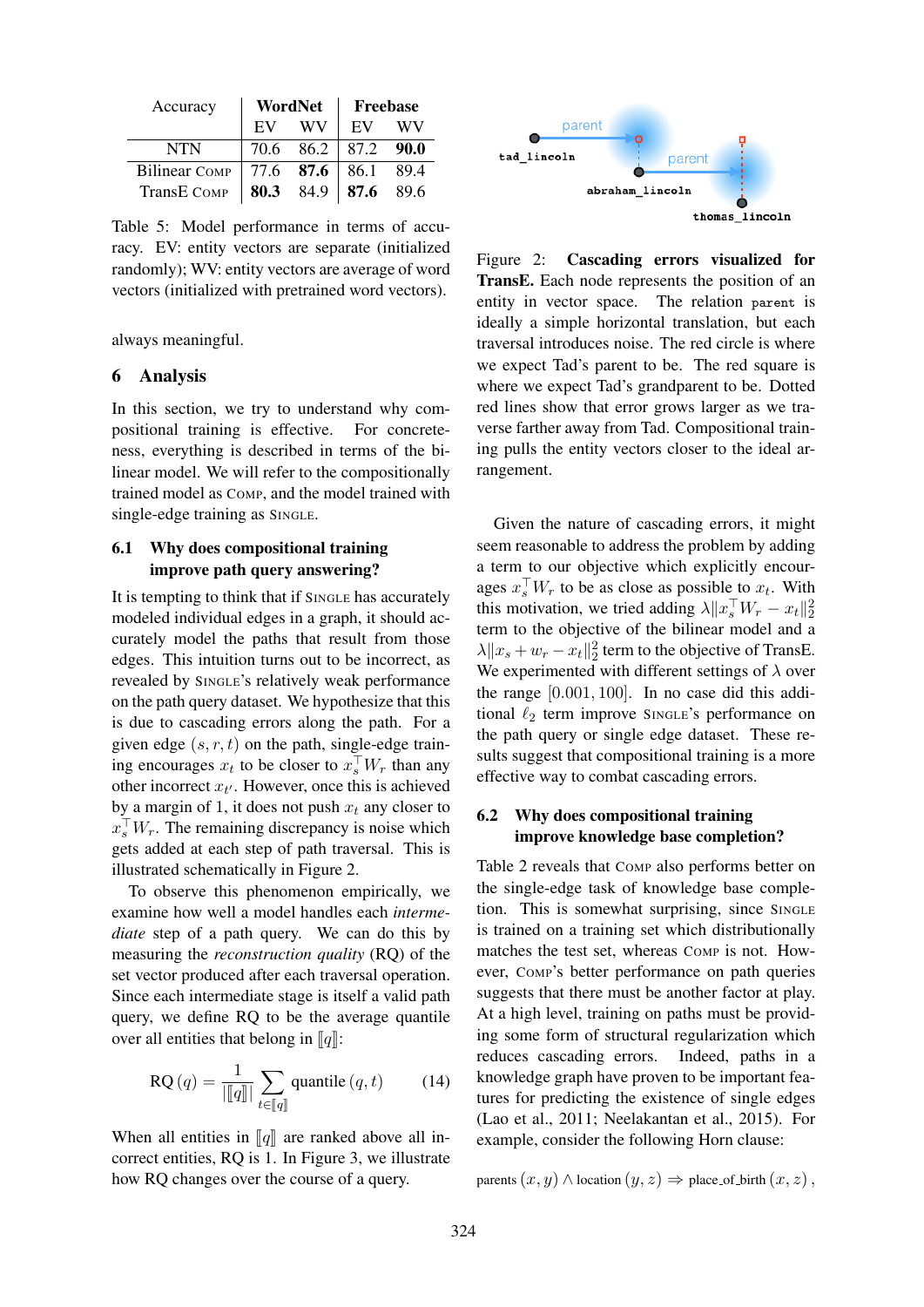

Figure 3: Reconstruction quality (RQ) at each step of the query tad lincoln/parents/place of birth/ place\_of\_birth<sup>-1</sup>/profession. COMP experiences significantly less degradation in RQ as path length increases. Correspondingly, the set of 5 highest scoring entities computed at each step using COMP (green) is significiantly more accurate than the set given by SINGLE (blue). Correct entities are bolded.

which states that if  $x$  has a parent with location  $z$ , then  $x$  has place of birth  $z$ . The body of the Horn clause expresses a path from  $x$  to  $z$ . If COMP models the path better, then it should be better able to use that knowledge to infer the head of the Horn clause.

More generally, consider Horn clauses of the form  $p \Rightarrow r$ , where  $p = r_1 / \dots / r_k$  is a path type and  $r$  is the relation being predicted. Let us focus on Horn clauses with high precision as defined by:

$$
prec(p) = \frac{|\llbracket p \rrbracket \cap \llbracket r \rrbracket|}{|\llbracket p \rrbracket|},\tag{15}
$$

where  $\llbracket p \rrbracket$  is the set of entity pairs connected by p, and similarly for  $\llbracket r \rrbracket$ .

Intuitively, one way for the model to implicitly learn and exploit such a Horn clause would be to satisfy the following two criteria:

- 1. The model should ensure a *consistent* spatial relationship between entity pairs that are related by the path type  $p$ ; that is, keeping  $x_s^{\perp} W_{r_1} \ldots W_{r_k}$  close to  $x_t$  for *all* valid  $(s, t)$ pairs.
- 2. The model's representation of the path type p and relation  $r$  should capture that spatial relationship; that is,  $x_s^{\perp} W_{r_1} \dots W_{r_k} \approx x_t$  implies  $x_s^{\perp} W_r \approx x_t$ , or simply  $W_{r_1} \dots W_{r_k} \approx$  $W_r$ .

We have already seen empirically that SINGLE does not meet criterion 1, because cascading errors cause it to put incorrect entity vectors  $x_{t'}$  closer to  $x_s^{\perp} W_{r_1} \dots W_{r_k}$  than the correct entity. Comp mitigates these errors.

To empirically verify that COMP also does a better job of meeting criterion 2, we perform the following: for a path type  $p$  and relation  $r$ , define dist $(p, r)$  to be the angle between their corresponding matrices (treated as vectors in  $\mathbb{R}^{d^2}$ ). This is a natural measure because  $x_s^{\perp} W_r x_t$  computes the matrix inner product between  $W_r$  and  $x_s x_t^{\dagger}$ . Hence, any matrix with small distance from  $W_r$ will produce nearly the same scores as  $W_r$  for the same entity pairs.

If COMP is better at capturing the correlation between  $p$  and  $r$ , then we would expect that when  $prec(p)$  is high, compositional training should shrink dist $(p, r)$  more. To confirm this hypothesis, we enumerated over all 676 possible paths of length 2 (including inverted relations), and examined the proportional reduction in dist $(p, r)$  caused by compositional training,

$$
\Delta \text{dist}(p,r) = \frac{\text{dist}_{\text{COMP}}(p,r) - \text{dist}_{\text{SINGLE}}(p,r)}{\text{dist}_{\text{SINGLE}}(p,r)}.
$$
\n(16)

Figure 4 shows that higher precision paths indeed correspond to larger reductions in dist $(p, r)$ .

# 7 Related work

Knowledge base completion with vector space models. Many models have been proposed for knowledge base completion, including those reviewed in Section 3.4 (Nickel et al., 2011; Bordes et al., 2013; Yang et al., 2015; Socher et al., 2013). Dong et al. (2014) demonstrated that KBC models can improve the quality of relation extraction by serving as graph-based priors. Riedel et al. (2013) showed that such models can be also be directly used for open-domain relation extraction. Our compositional training technique is an orthogonal improvement that could help any composable model.

Distributional compositional semantics. Previous works have explored compositional vector space representations in the context of logic and sentence interpretation. In Socher et al. (2012), a matrix is associated with each word of a sentence, and can be used to recursively modify the meaning of nearby constituents. Grefenstette (2013) ex-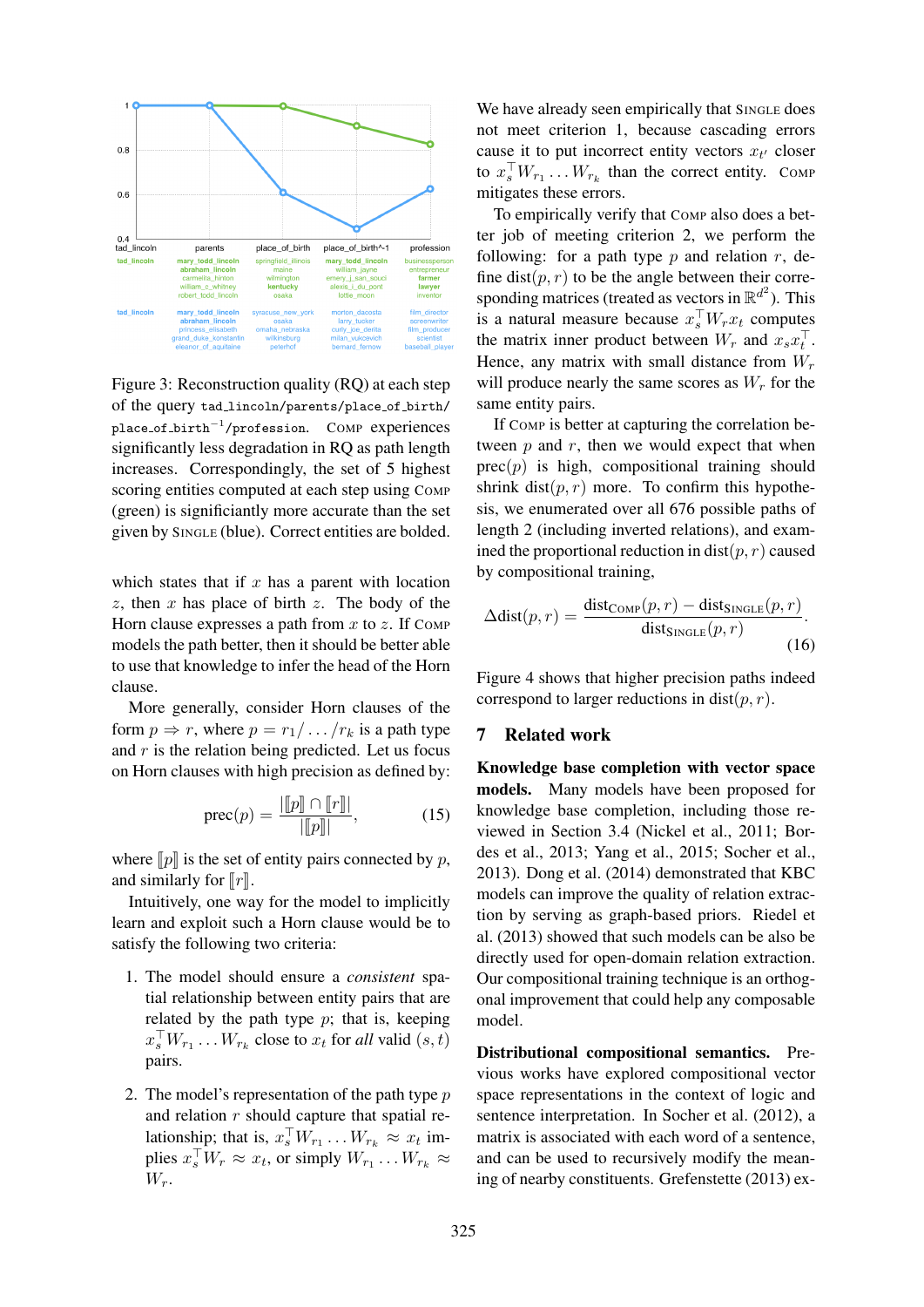

Figure 4: We divide paths of length 2 into high precision ( $> 0.3$ ), low precision ( $< 0.3$ ), and not co-occuring with  $r$ . Here  $r =$  nationality. Each box plot shows the min, max, and first and third quartiles of  $\Delta \text{dist}(p, r)$ . As hypothesized, compositional training results in large decreases in  $dist(p, r)$  for high precision paths p, modest decreases for low precision paths, and little to no decreases for irrelevant paths.

plored the ability of tensors to simulate logical calculi. Bowman et al. (2014) showed that recursive neural networks can learn to distinguish important semantic relations. Socher et al. (2014) found that compositional models were powerful enough to describe and retrieve images.

We demonstrate that compositional representations are also useful in the context of knowledge base querying and completion. In the aforementioned work, compositional models produce vectors which represent truth values, sentiment or image features. In our approach, vectors represent sets of entities constituting the denotation of a knowledge base query.

Path modeling. Numerous methods have been proposed to leverage path information for knowledge base completion and question answering. Nickel et al. (2014) proposed combining low-rank models with sparse path features. Lao and Cohen (2010) used random walks as features and Gardner et al. (2014) extended this approach by using vector space similarity to govern random walk probabilities. Neelakantan et al. (2015) addressed the problem of path sparsity by embedding paths using a recurrent neural network. Perozzi et al. (2014) sampled random walks on social networks as training examples, with a different goal to clas-

sify nodes in the network. Bordes et al. (2014) embed paths as a sum of relation vectors for question answering. Our approach is unique in modeling the denotation of each intermediate step of a path query, and using this information to regularize the spatial arrangement of entity vectors.

# 8 Discussion

We introduced the task of answering path queries on an incomplete knowledge base, and presented a general technique for compositionalizing a broad class of vector space models. Our experiments show that compositional training leads to state-ofthe-art performance on both path query answering and knowledge base completion.

There are several key ideas from this paper: regularization by augmenting the dataset with paths, representing sets as low-dimensional vectors in a context-sensitive way, and performing function composition using vectors. We believe these three could all have greater applicability in the development of vector space models for knowledge representation and inference.

Reproducibility Our code, data, and experiments are available on the CodaLab platform at https://www.codalab.org/worksheets/ 0xfcace41fdeec45f3bc6ddf31107b829f.

Acknowledgments We would like to thank Gabor Angeli for fruitful discussions and the anonymous reviewers for their valuable feedback. We gratefully acknowledge the support of the Google Natural Language Understanding Focused Program and the National Science Foundation Graduate Research Fellowship under Grant No. DGE-114747.

# References

- F. Bastien, P. Lamblin, R. Pascanu, J. Bergstra, I. J. Goodfellow, A. Bergeron, N. Bouchard, and Y. Bengio. 2012. Theano: new features and speed improvements. Deep Learning and Unsupervised Feature Learning NIPS 2012 Workshop.
- J. Bergstra, O. Breuleux, F. Bastien, P. Lamblin, R. Pascanu, G. Desjardins, J. Turian, D. Warde-Farley, and Y. Bengio. 2010. Theano: a CPU and GPU math expression compiler. In *Proceedings of the Python for Scientific Computing Conference (SciPy)*.
- K. Bollacker, C. Evans, P. Paritosh, T. Sturge, and J. Taylor. 2008. Freebase: a collaboratively created graph database for structuring human knowledge. In